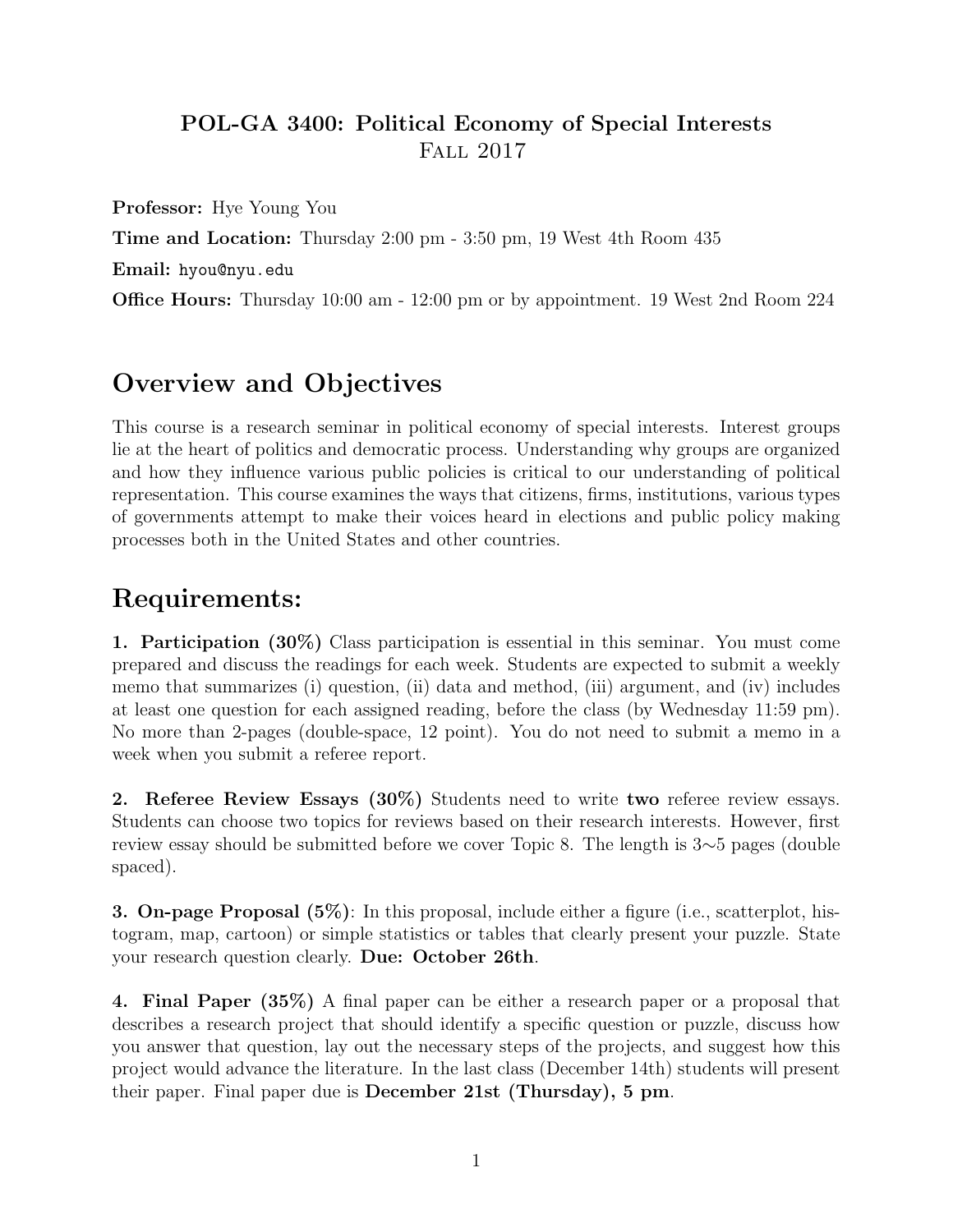# Topics:

## 1. Introduction and Overview (9/7)

## 2. Theories of Special Interests (9/14)

Madison, James. 1787. The Federalist  $#10$ .

Allard, Nicholas. 2008. "Lobbying is an Honorable Profession: The Right to Petition and the Competition to be Right." Stanford Law and Policy Review 19(1): 23-68.

Hojnacki, Marie, David Kimball, Frank Baumgartner, Jeffrey Berry, and Beth Leech. 2012. "Studying Organizational Advocacy and Influence: Reexamining Interest Group Research." Annual Review of Political Science 15: 379-399.

Hacker, Jacob, and Paul Pierson. 2014. "After the "Master Theory": Downs, Schattschneider, and the Rebirth of Policy-Focused Analysis." Perspectives on Politics 12(3): 643-662.

Schlozman, Kay, Philip Jones, Hye Young You, Tracy Burch, Sidney Verba, Henry Brady. 2015. "Organizations and the Democratic Representation of Interests: What Does It Mean when Those Organizations Have No Members?" *Perspectives on Politics* 13(4): 1017-1029.

Hertel-Fernandez, Alexander. 2016. "American Employers as Political Machines." Journal of Politics 79(1): 105-117.

## 3. Political Connections and Returns to Office (9/21)

Faccio, Mara. 2006. "Politically Connected Firms." American Economic Review 96(1): 369- 386.

Khwaja, Asim Ijaz, and Atif Mian. 2005. "Do Lenders Favor Politically Connected Firms? Rent Provision in an Emerging Financial Market." Quarterly Journal of Economics 120(4): 1371-1411.

Fisman, Raymond, and Yongxiang Wang. 2015. "The Mortality Cost of Political Connections." Review of Economic Studies 82(4): 1346-1382.

Della Vigna, Stefano, Ruben Durante, Brian Knight, and Eliana La Ferrara. 2016. "Market-Based Lobbying: Evidence from Advertising Spending in Italy." American Economic Journal: Applied Economics 8(1): 224-256.

Eggers, Andrew, and Jens Hainmueller. 2009. "MPs for Sale? Returns to Office in Postwar British Politics." American Political Science Review 103(4): 1-21.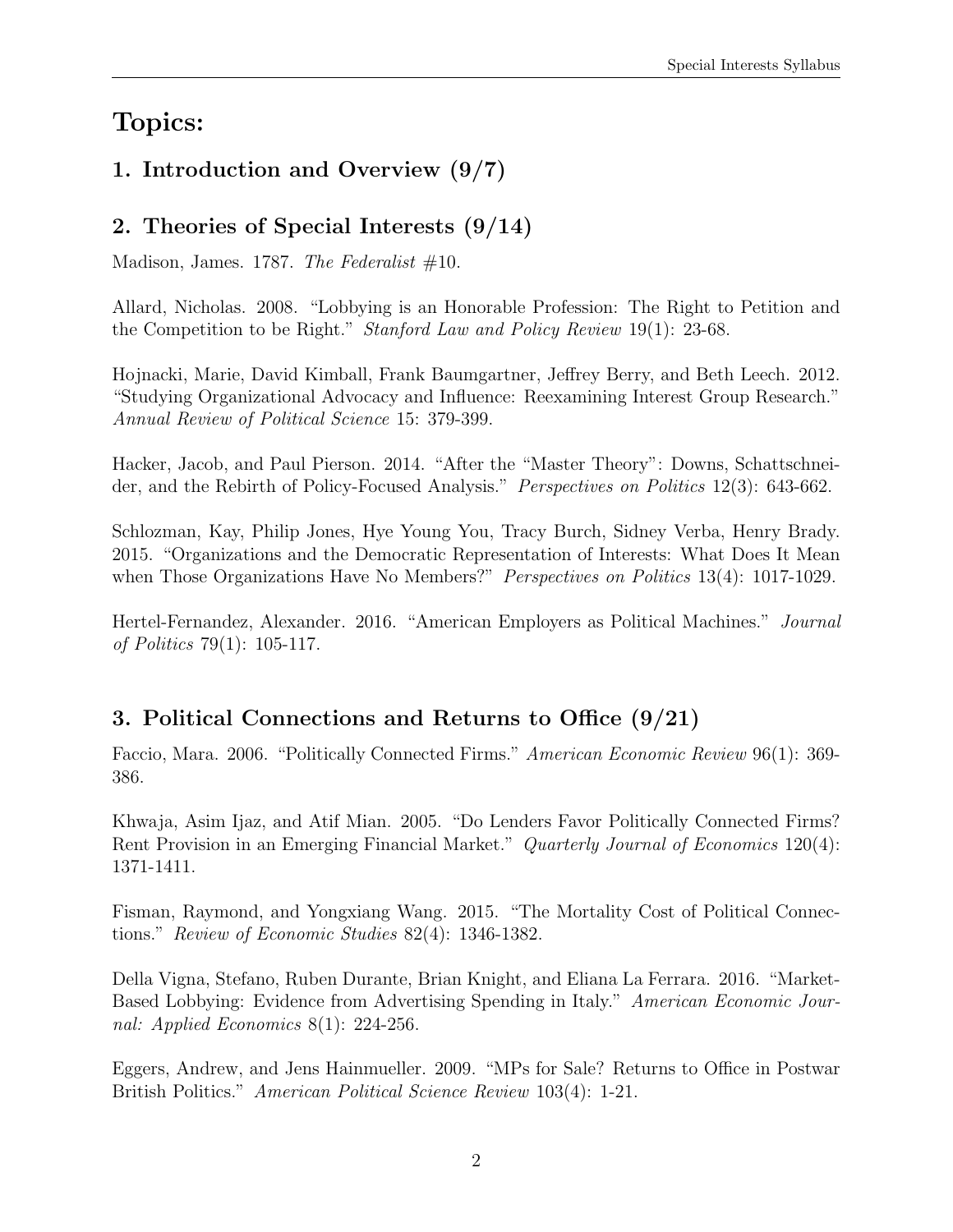Fisman, Raymond, Florian Schulz, and Vikrant Vig. 2014. "The Private Returns to Public Office." Journal of Political Economy 122(4): 806-862.

#### 4. Government Procurement (9/28)

Gordon, Sanford. 2011. "Politicizing Agency Spending Authority: Lessons from a Bush-era Scandal." American Political Science Review 105(4): 717-734.

Boas, Taylor, Daniel Hidalgo, and Neal Richardson. 2014. "The Spoils of Victory: Campaign Donations and Government Contracts in Brazil." Journal of Politics 76(2): 415-429.

Mironov, Maxim, and Ekaterina Zhuravskaya. 2016. "Corruption in Procurement and the Political Cycle in Tunneling: Evidence from Financial Transaction Data." American Economic Journal: Economic Policy 8(2): 287-321.

### 5. Lobbying on Foreign Policy (10/5)

Kawande, Kishore, Pravin Krishna, and Michael J. Robbins. 2006. "Foreign Lobbies and U.S. Trade Policy." Review of Economics and Statistics 88: 563-571.

Hye Young You. 2017. "Foreign Lobbying in the US Congress: Evidence from Free Trade Agreements" Working Paper.

Mearsheimer, John, and Stephen Walt. 2009. "Is It Love or The Lobby? Explaining America's Special Relationship with Israel." Security Studies 18(1): 58-78.

Kuzieumko, Ilyana, and Eric Werker. 2006. "How Much Is a Seat the Security Council Worth? Foreign Aid and Bribery at the United Nations." *Journal of Political Economy* 114(5): 905-930.

#### 6. Globalization and Interest Groups  $(10/12)$

Messer, Anne, Joost Berkhout, and David Lowery. 2010. "The Density of the EU Interest System: A Test of the ESA Model." British Journal of Political Science 41: 161-190.

Hanegraaff, Marcel, Caelesta Braun, Dirk Be Bievre, and Jan Beyers. 2015. "The Domestic and Global Origins of Transnational Advocacy: Explaining Lobbying Presence During WTO Ministerial Conferences." Comparative Political Studies 48(12): 1591-1621.

Wellhausen, Rachel. 2016. "Recent Trends in Investor-State Dispute Settlement." Journal of International Dispute Settlement 7: 117-135.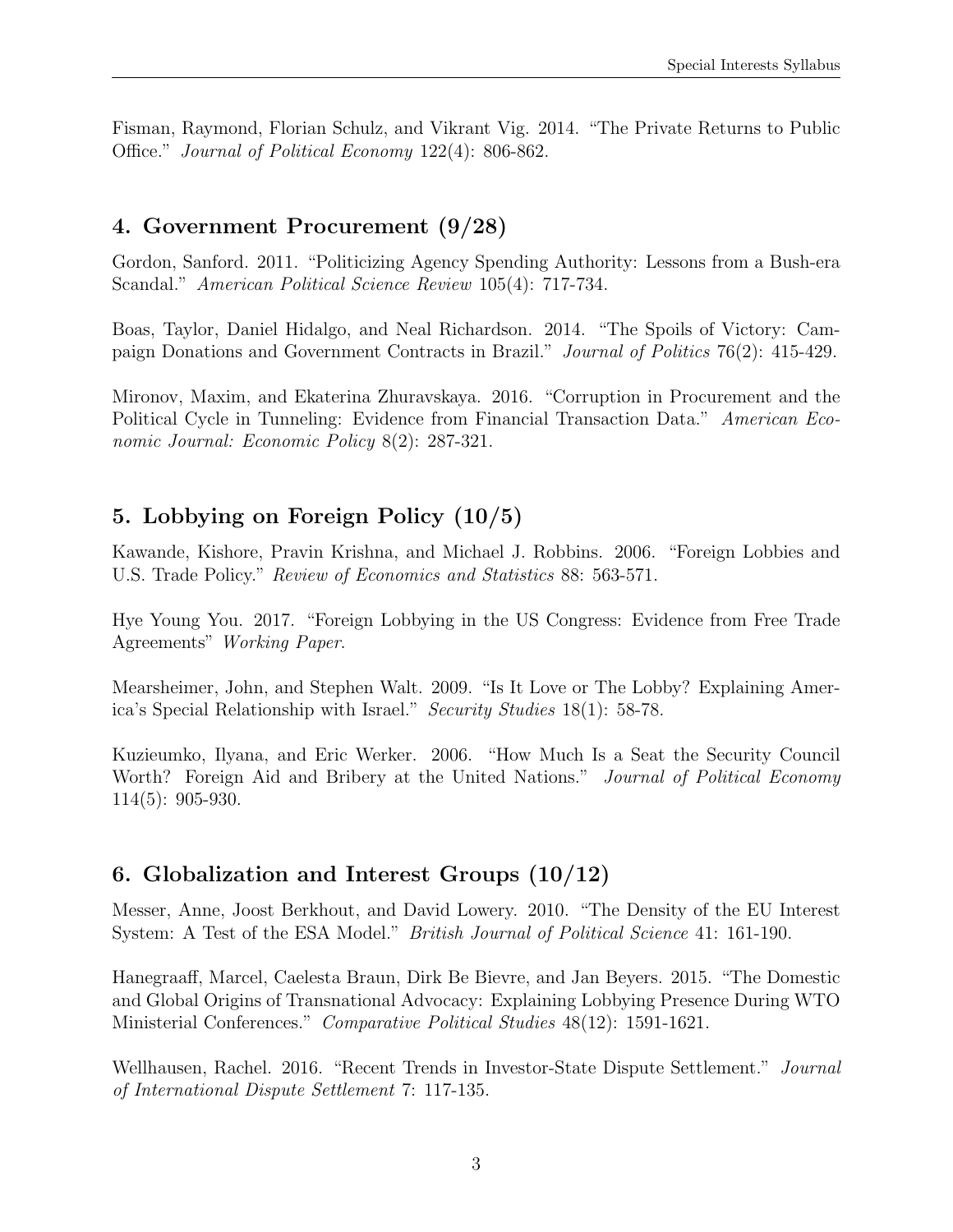Meyer, Timothy. 2017. "Local Liability in International Economic Law." North Carolina Law Review 95: 261-337.

Chernotsky, Harry, and Heidi H. Hobbs. 2001. "Responding to Globalization: State and Local Initiatives in the Southeastern United States." 3(1): 57-82.

## 7. Knowledge Production (10/19)

Egan, Patrick, and Megan Mullin. 2017. "Climate Change: US Public Opinion." Annual Review of Political Science 20: 209-227.

Jacques, Peter, Riley Dunlap, and Mark Freeman. 2008. "The Organization of Denial: Conservative Think Tanks and Environmental Skepticism." Environmental Politics 17(3): 349-385.

Shapiro, Jesse. 2016. "Special Interests and the Media: Theory and an Application to Climate Change." Journal of Public Economics 144: 91-108.

Hertel-Fernandez, Alexander. 2014. "Who Passes Business's Model Bills? Policy Capacity and Corporate Influence in U.S. State Politics." Perspectives on Politics 12(3): 582-602.

Skocpol, Theda, and Alexander Hertel-Fernandez. 2016. "The Koch Network and Republican Party Extremism." Perspectives on Politics 14(3): 681-699.

Fisman, Raymond, Jing Shi, Yongxiang Wang, and Rong Xu. 2017. "Social Ties and Favoritism in Chinese Science." Journal of Political Economy (forthcoming).

#### \*\* October 26: Due for One-Page Proposal for Final Project \*\*

#### 8. Campaign Contributions I: Motivations (10/26)

Ansolabehere, Stephen, John M. de Figueiredo, and James M. Snyder, Jr. 2003. "Why Is There So Little Money in U.S. Politics?" Journal of Economic Perspectives 17(1): 105-130.

Gordon, Sanford, Catherine Hafer, and Dimitri Landa. 2007. "Consumption or Investment? On Motivations for Political Giving." Journal of Politics 69(4): 1057-1072.

Hall, Richard and Frank W. Wayman. 1990. "Buying Time: Moneyed Interests and the Mobilization of Bias in Congressional Committees." American Political Science Review 84(3): 797-820.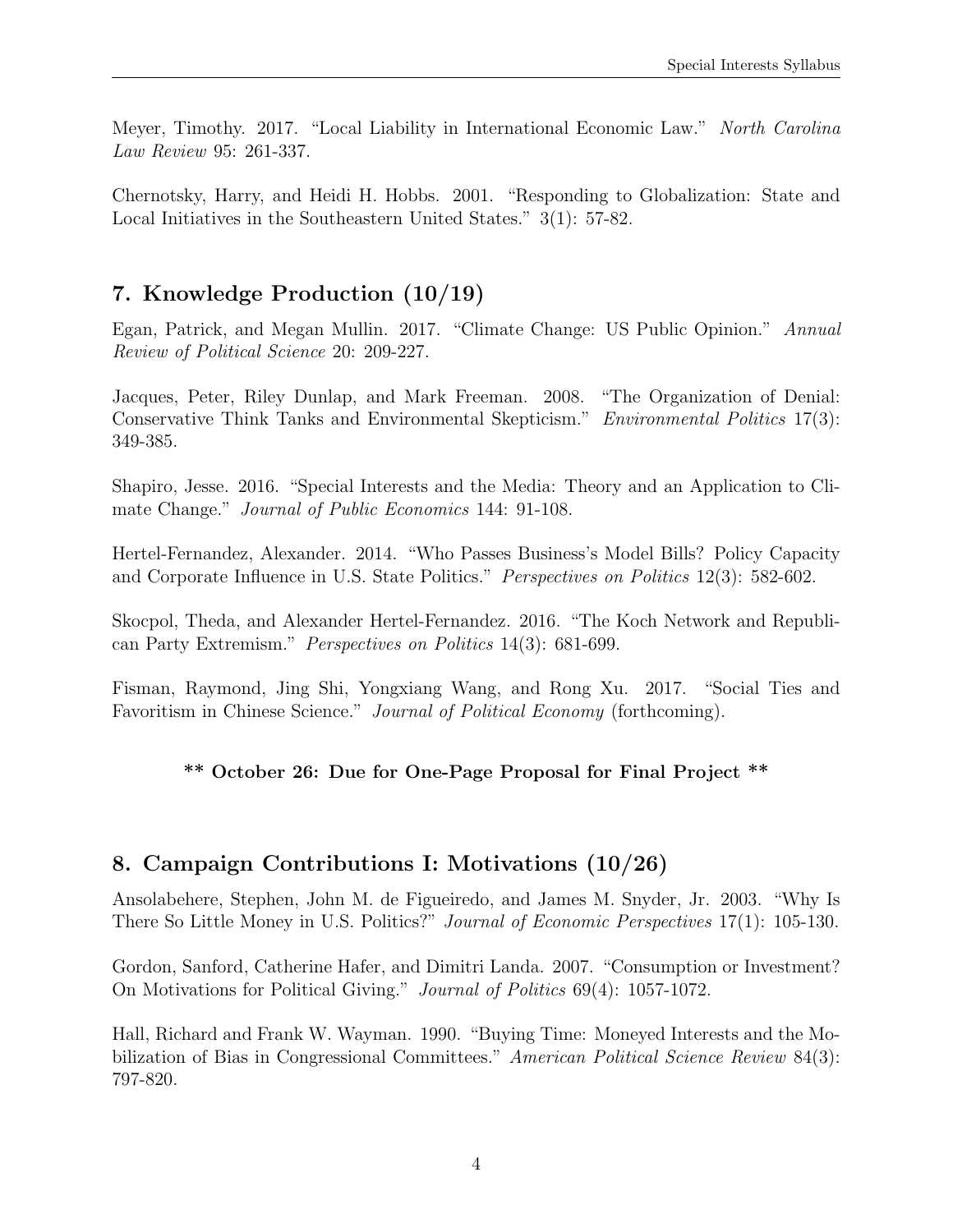Bonica, Adam. 2013. "Ideology and Interests in the Political Marketplace." American Journal of Political Science 57(2): 294-311.

Fouirnaies, Alexander, and Andrew Hall. 2016. "The Exposure Theory of Access: Why Some Firms Seek More Access to Incumbents Than Others." Working Paper.

\*\* If you are interested in political finance in non-US countries, see: Scarrow, Susan. 2007. "Political Finance in Comparative Perspective." Annual Review of Political Science 10: 193- 210.

### 9. Campaign Contributions II: Outcomes (11/2)

Gordon, Sanford, and Catherine Hafer. 2005. "Flexing Muscle: Corporate Political Expenditures as Signals to the Bureaucracy." American Political Science Review 99(2): 245-261.

Mian, Atif, Amir Sufi, and Francesco Trebbi. 2010. "The Political Economy of the US Mortgage Default Crisis." American Economic Review 100(5): 1967-1998.

Fowler, Anthony, Haritz Garro, and Jorg Spenkuch. "Quid Pro Quo? Corporate Returns to Campaign Contributions." Working Paper.

Barber, Michael. 2016. "Ideological Donors, Contribution Limits, and the Polarization of American Legislatures." *Journal of Politics* 78(1): 296-310.

### 10. The Citizens United and New Campaign Finance (11/9)

Kang, Michael. 2012. "The End of Campaign Finance Law." *Virginia Law Review* 98(1): 1-65.

Briffault, Richard. 2012. "Super PACs." Minnesota Law Review 96(5): 1644-1693.

Klumpp, Tilman, Hugo Mialon, and Michael Williams. "The Business of American Democracy: Citizens United, Independent Spending, and Elections." Journal of Law and Economics 59(1): 1-43.

Abdul-Razzak, Nour, Carlo Prato, and Stephane Wolton. 2017. "How Outside Spending Shapes American Democracy." Working Paper.

Weschle, Simon. 2017. "How Permissive Campaign Finance Laws Slow Down the Revolving Door: Evidence from Citizens United." Working Paper.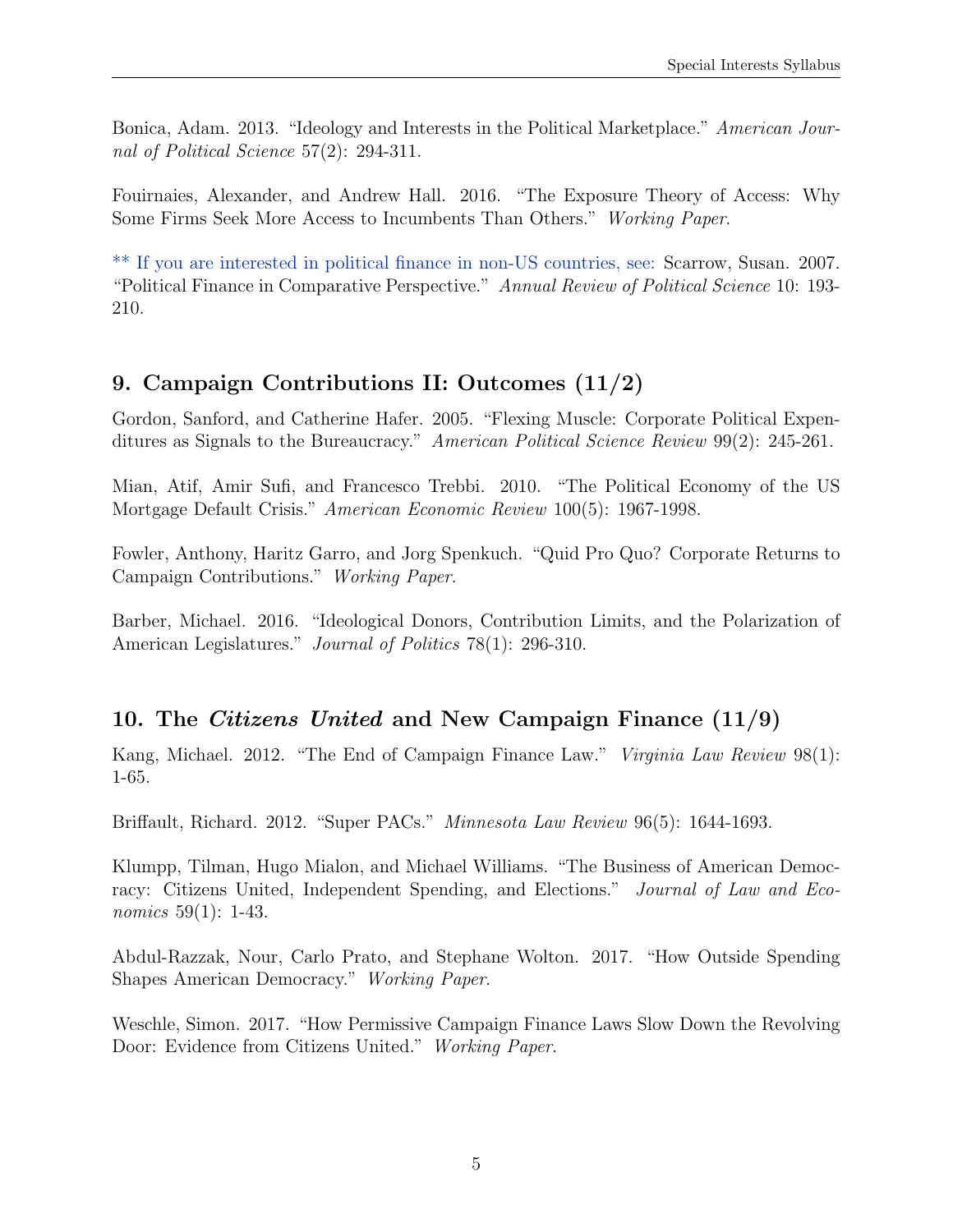## 11. Lobbying I: Mechanisms (11/16)

Ansolabehere, Stephen, James M. Snyder, and Micky Tripathi. 2002. "Are PAC Contributions and Lobbying Linked?" *Business*  $\&$  *Politics* 4(2): 131-155.

Hall, Richard and Alan V. Deardorff. 2006. "Lobbying as Legislative Subsidy." American Political Science Review 100(1): 69-84.

You, Hye Young. 2017. "Ex Post Lobbying." *Journal of Politics* (Forthcoming).

Bertrand, Marianne, Matilde Bombardini, and Francesco Trebbi. 2014. "Is It Whom You Know or What You know? An Empirical Assessment of the Lobbying Process." American Economic Review 104(12): 3885-3920.

Blanes i Vidal, Jordi, Mirko Draca, and Christian Fons-Rosen. 2012. "Revolving Door Lobbyists." American Economic Review 102(7): 3731-3748.

#### \*\* No Class on November 23: Thanksgiving Holiday \*\*

#### 12. Lobbying II: Policy Outcomes (11/30)

de Figueiredo, John M., and Brian Kelleher Richter. 2014. "Advancing the Empirical Research on Lobbying." Annual Review of Political Science 17: 163-185.

de Figueiredo, John M., and Brian S. Silverman. 2006. "Academic Earmarks and the Returns to Lobbying." Journal of Law and Economics 49(2): 597-625.

Richter, Brian Kelleher, Krislert Samphantharak, and Jeffrey Timmons. 2009. "Lobbying and Taxes." American Journal of Political Science 53(4): 893-909.

Faccini, Giovanni, Anna Maria Mayda, and Prachi Mishra. 2011. "Do Interest Groups Affect US Immigration Policy?" Journal of International Economics 85(1): 114-128.

Haeder, Simon, and Susan Yackee. 2015. "Influence and the Administrative Process: Lobbying the U.S. President's Office of Management and Budget." American Political Science Review 109(3): 507-522.

### 13. Government as Interest Groups (12/7)

Goldstein, Rebecca, and Hye Young You. 2017. "Cities as Lobbyists" American Journal of Political Science (Forthcoming).